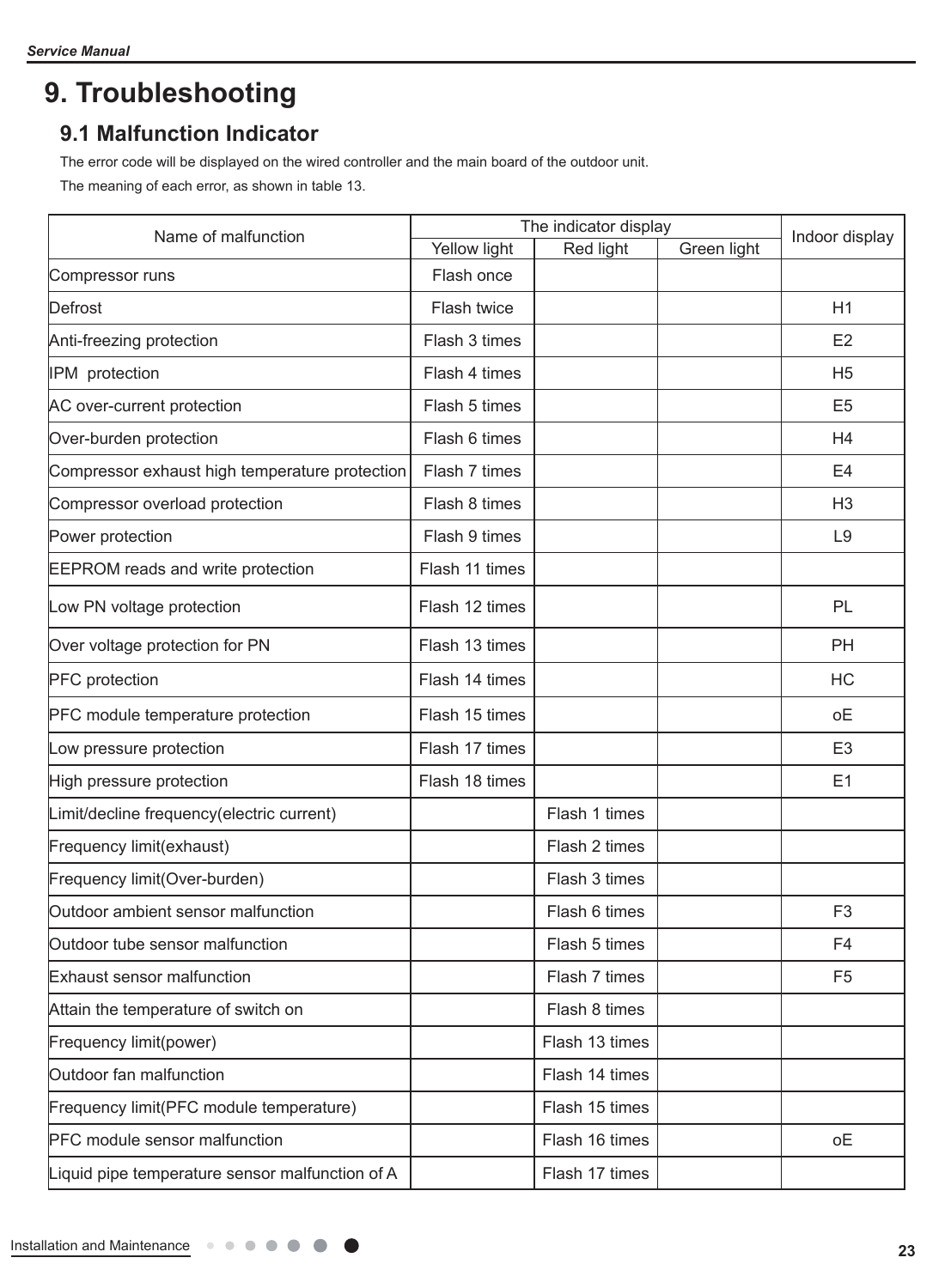| Gas pipe temperature sensor malfunction of A                  | Flash 18 times |                                                               |                |
|---------------------------------------------------------------|----------------|---------------------------------------------------------------|----------------|
| Liquid pipe temperature sensor malfunction of B               | Flash 19 times |                                                               |                |
| Gas pipe temperature sensor malfunction of B                  | Flash 20 times |                                                               |                |
| Liquid pipe temperature sensor malfunction of C               | Flash 21 times |                                                               |                |
| Gas pipe temperature sensor malfunction of C                  | Flash 22 times |                                                               |                |
| Liquid pipe temperature sensor malfunction of D               | Flash 23 times |                                                               |                |
| Gas pipe temperature sensor malfunction of D                  | Flash 24 times |                                                               |                |
| Liquid pipe temperature sensor malfunction of E               | Flash 25 times |                                                               |                |
| Gas pipe temperature sensor malfunction of E                  | Flash 26 times |                                                               |                |
| Exit of the condenser tube sensor malfunction                 | Flash 27 times |                                                               |                |
| Correspondence is normal                                      |                | Flash 7<br>times(n=indoor<br>unit number)                     |                |
| Communication failure between indoor unit and<br>outdoor unit |                | Often bright<br>(indoor unit all<br>Communication<br>failure) |                |
| Indoor ambient sensor malfunction                             |                |                                                               | F1             |
| Indoor evaporate sensor malfunction                           |                |                                                               | F <sub>2</sub> |
| Mode conflict                                                 |                |                                                               | E7             |
| Accept fluorine mode                                          |                |                                                               | Fo             |
| Jumper cap malfunction protection                             |                |                                                               | C <sub>5</sub> |
| Anti-freezing protection                                      |                |                                                               | <b>FH</b>      |

 $\frac{1}{\sqrt{2}}$  Communication failure with Unit C  $\frac{1}{\sqrt{2}}$   $\frac{1}{\sqrt{2}}$   $\frac{1}{\sqrt{2}}$   $\frac{1}{\sqrt{2}}$   $\frac{1}{\sqrt{2}}$   $\frac{1}{\sqrt{2}}$   $\frac{1}{\sqrt{2}}$   $\frac{1}{\sqrt{2}}$   $\frac{1}{\sqrt{2}}$   $\frac{1}{\sqrt{2}}$   $\frac{1}{\sqrt{2}}$   $\frac{1}{\sqrt{2}}$   $\frac{1}{\sqrt{2}}$   $\frac{1$ 

# **9.2 Malfunction Checking and Elimination**

1 IPM protection malfunction: 1 IPM protection malfunction:

Main checking point: Main checking point:

- If the input voltage of the unit is within normal range?
- If the connection wire of compressor is connected well? Is it loose? If the connection sequence is correct? If the connection wire of compressor is connected well? Is it loose? If the connection sequence is correct?
- If the resistance of compressor coil is normal? If the isolation of compressor coil with copper pipe is good? If the resistance of compressor coil is normal? If the isolation of compressor coil with copper pipe is good?
- If the unit is overloaded? If the heat radiation of the unit is good? If the unit is overloaded? If the heat radiation of the unit is good?
- If the refrigerant charge is suitable? If the refrigerant charge is suitable?

Flow chart: Flow chart: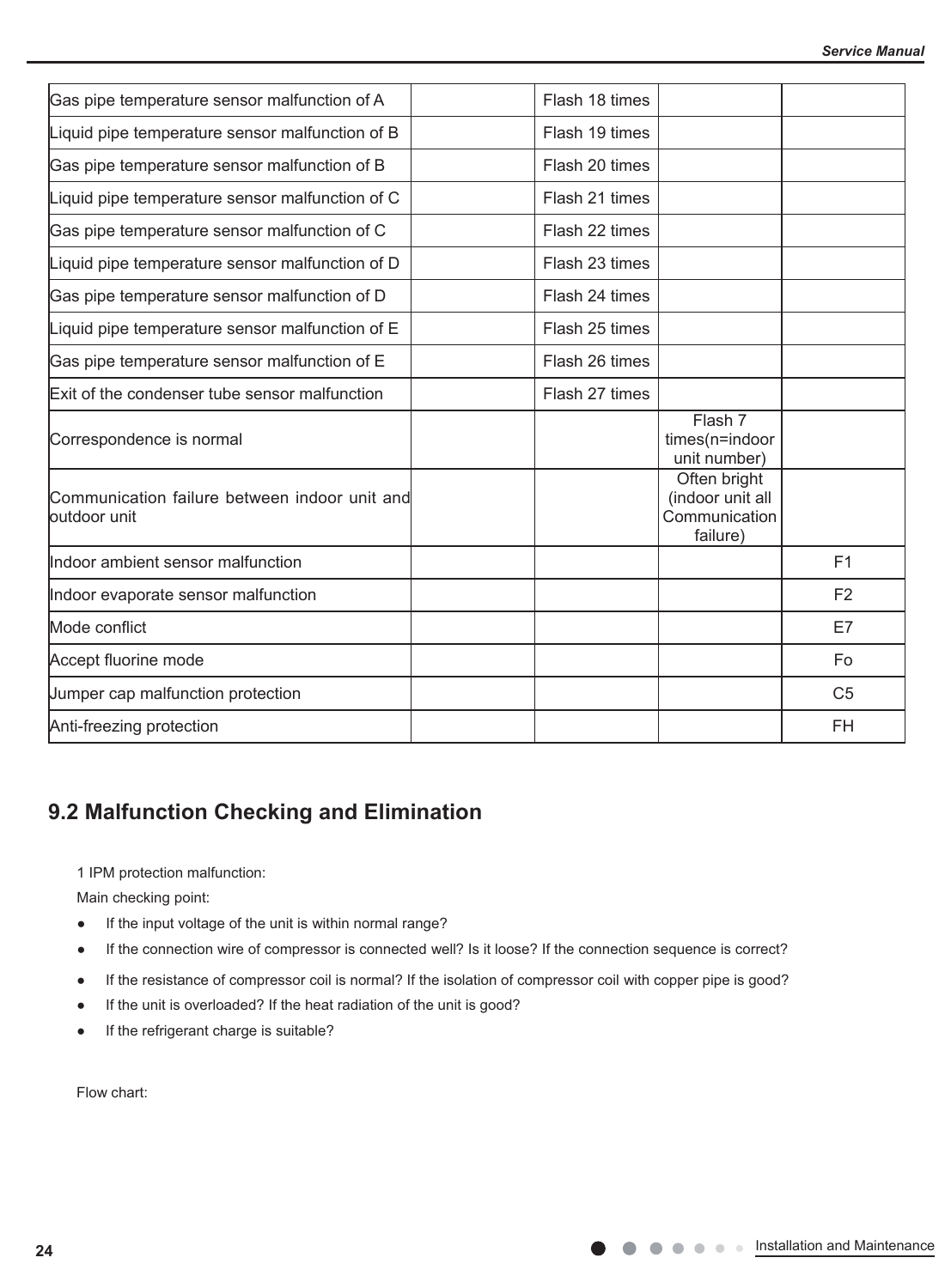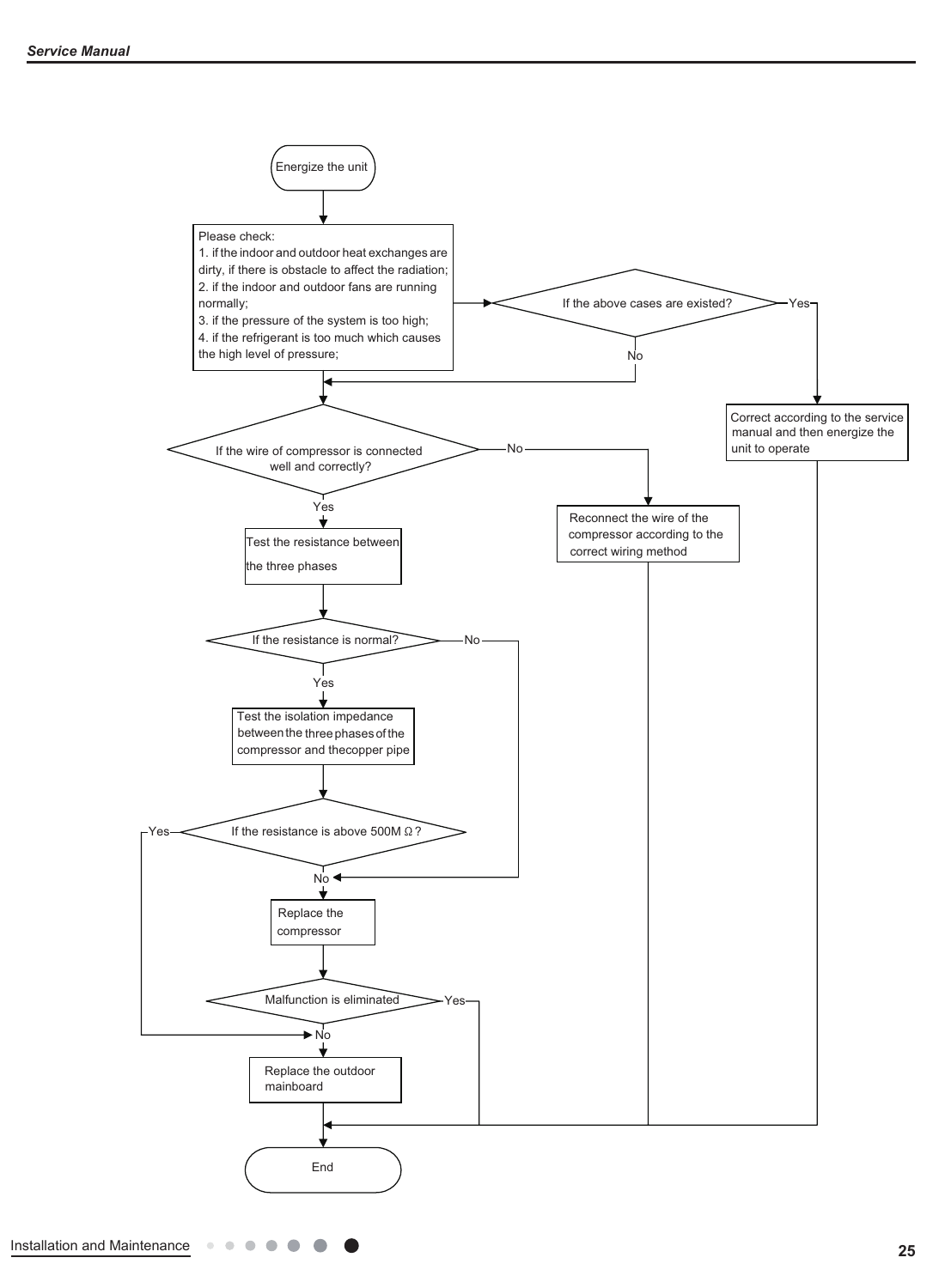2. PFC protection malfunction, capacity charging malfunction

Main checking points:

- If the wiring of the induction is connected well and if the induction is broken;
- **If the mainboard is broken;**

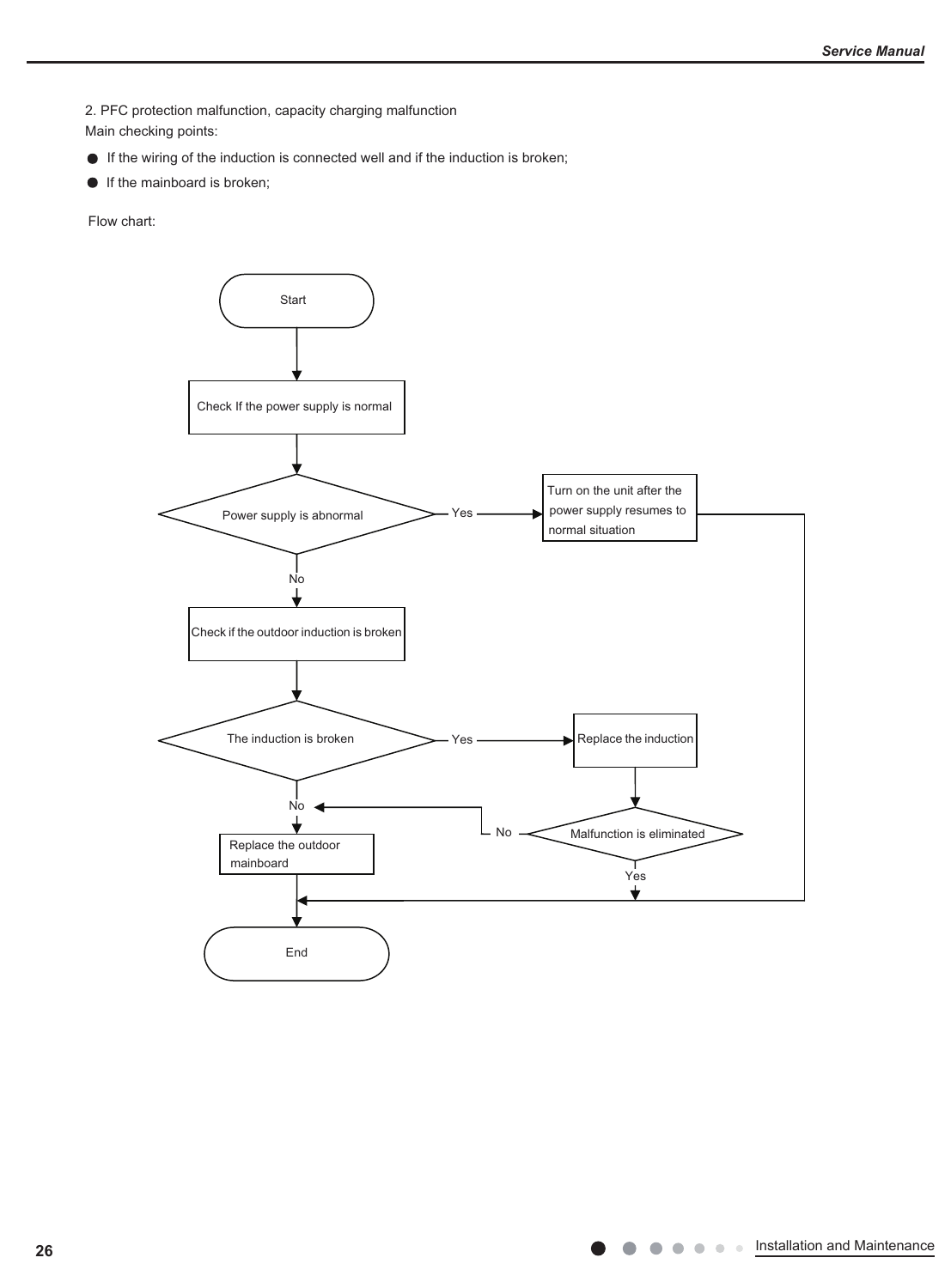3. Compressor desynchronizing malfunction

Main checking points:

- If the pressure of the system is too high;
- $\bullet$  If the eletric expansion valve is working normally or it is broken;
- If the radiation of the unit is good;  $\bullet$

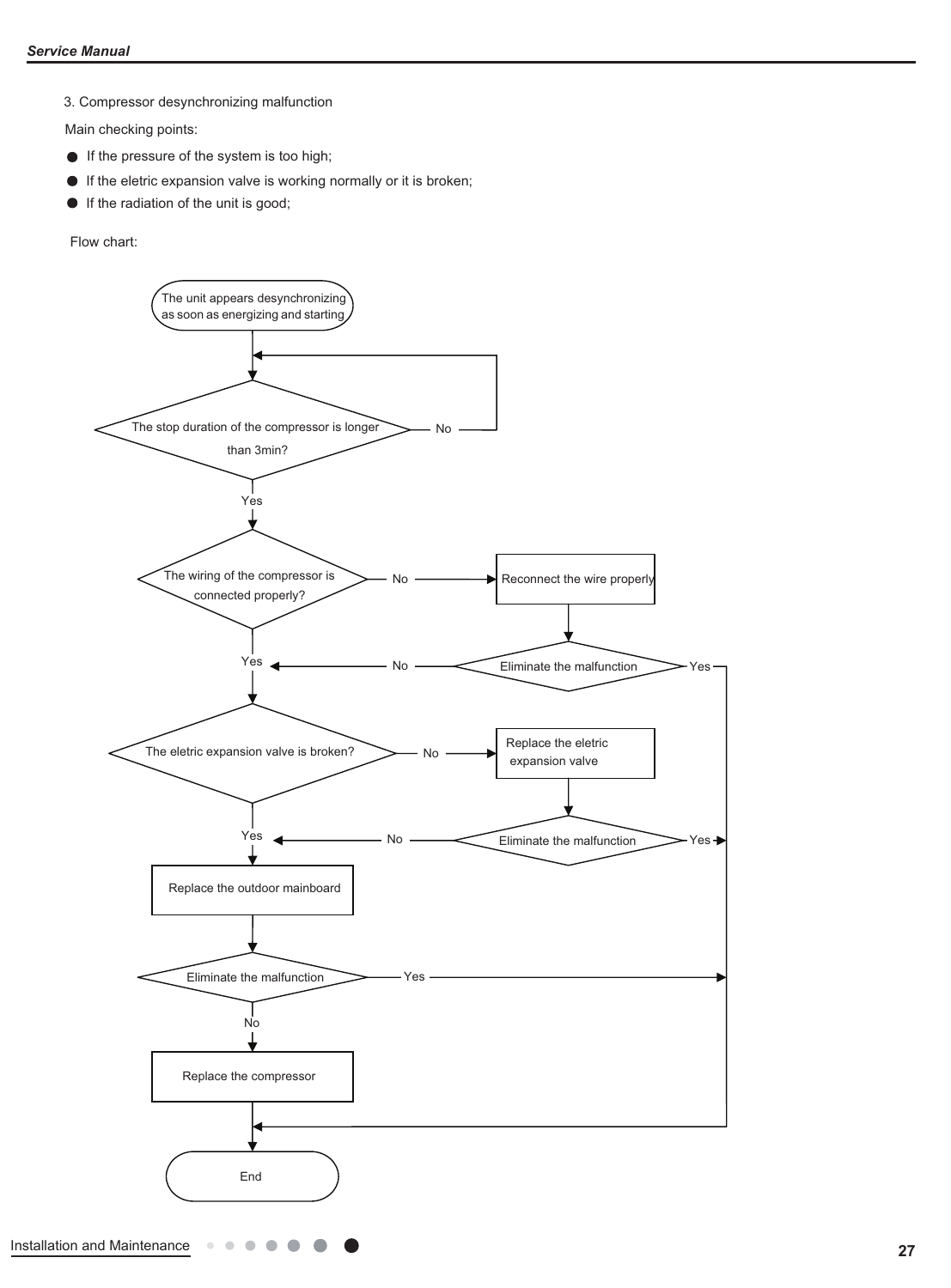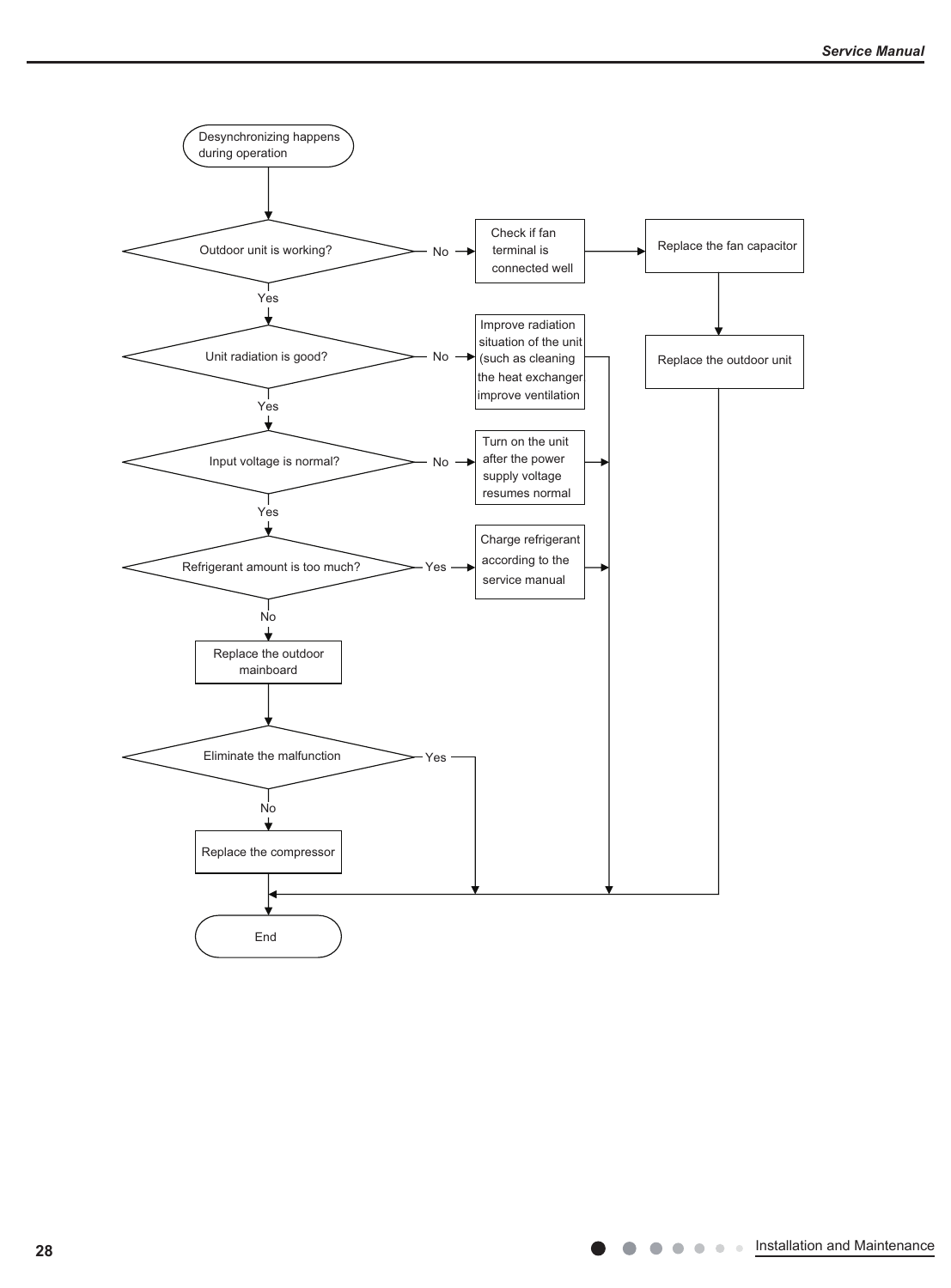4. Compressor overload, diacharge protectionmalfunction

Main checking points:

- $\bullet$  If the eletric expansion valve is connected well or it is broken;
- **If there is refrigerant leakage;**
- $\bullet$ If the overload protector is broken;

Flow chart:



Note: the detection method of the coil of the eletric expansion valve: there is five pieces of coil of the eletric expansion valve, the resistance of one of them (the leftmost or the rightmost one) is almost the same as the resistance of other terminal (within 100  $\Omega$ ). Judge the condition of the electronic expansion valve through detecting these resistance.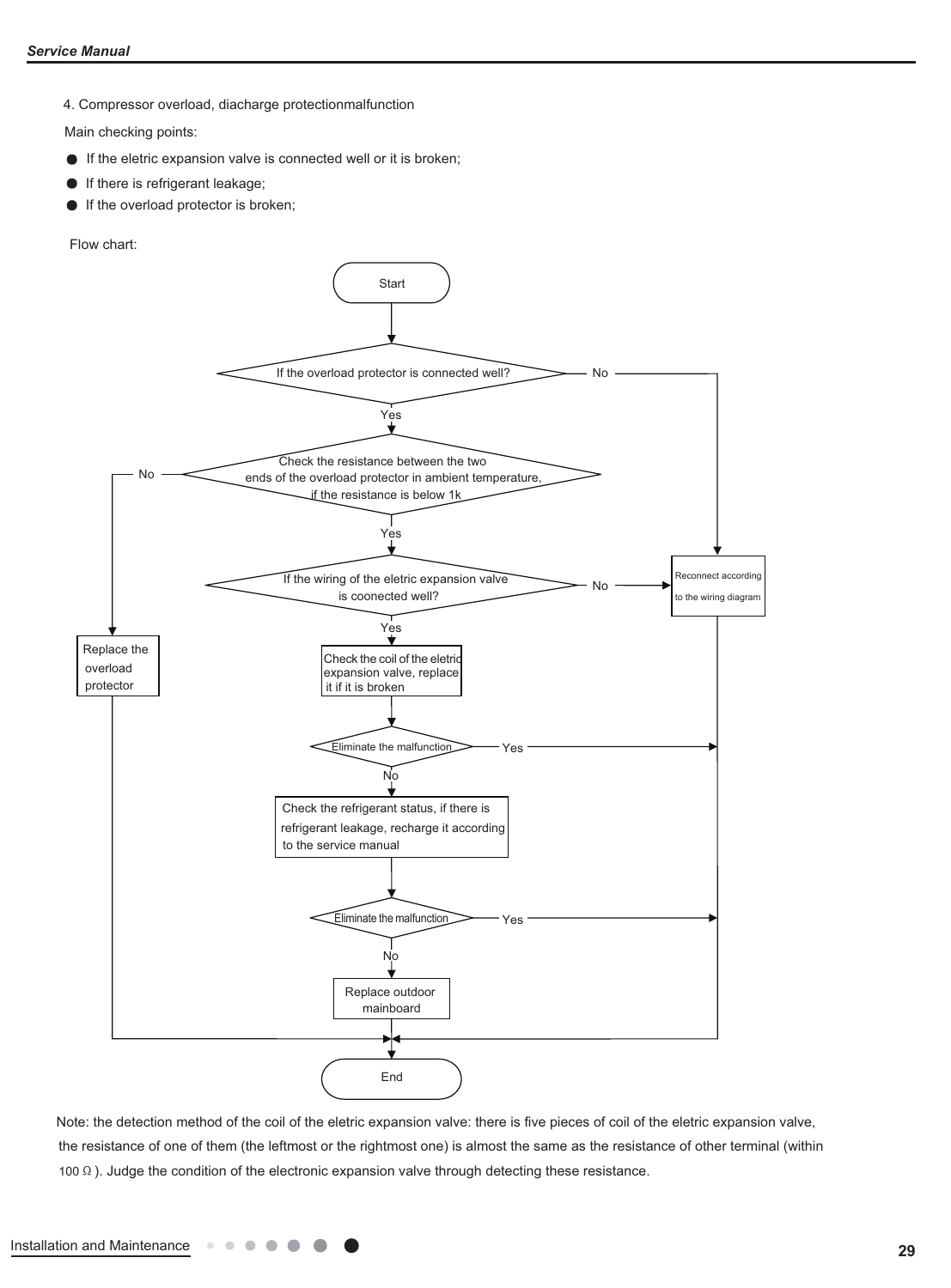#### 5. Start failuremalfunction

Main checking points:

- If the connection wire of the compressor is connected properly;
- If the stop duration of the compressor is sufficient;
- If the compressor is broken;
- If the refrigerant charging amount is too much;

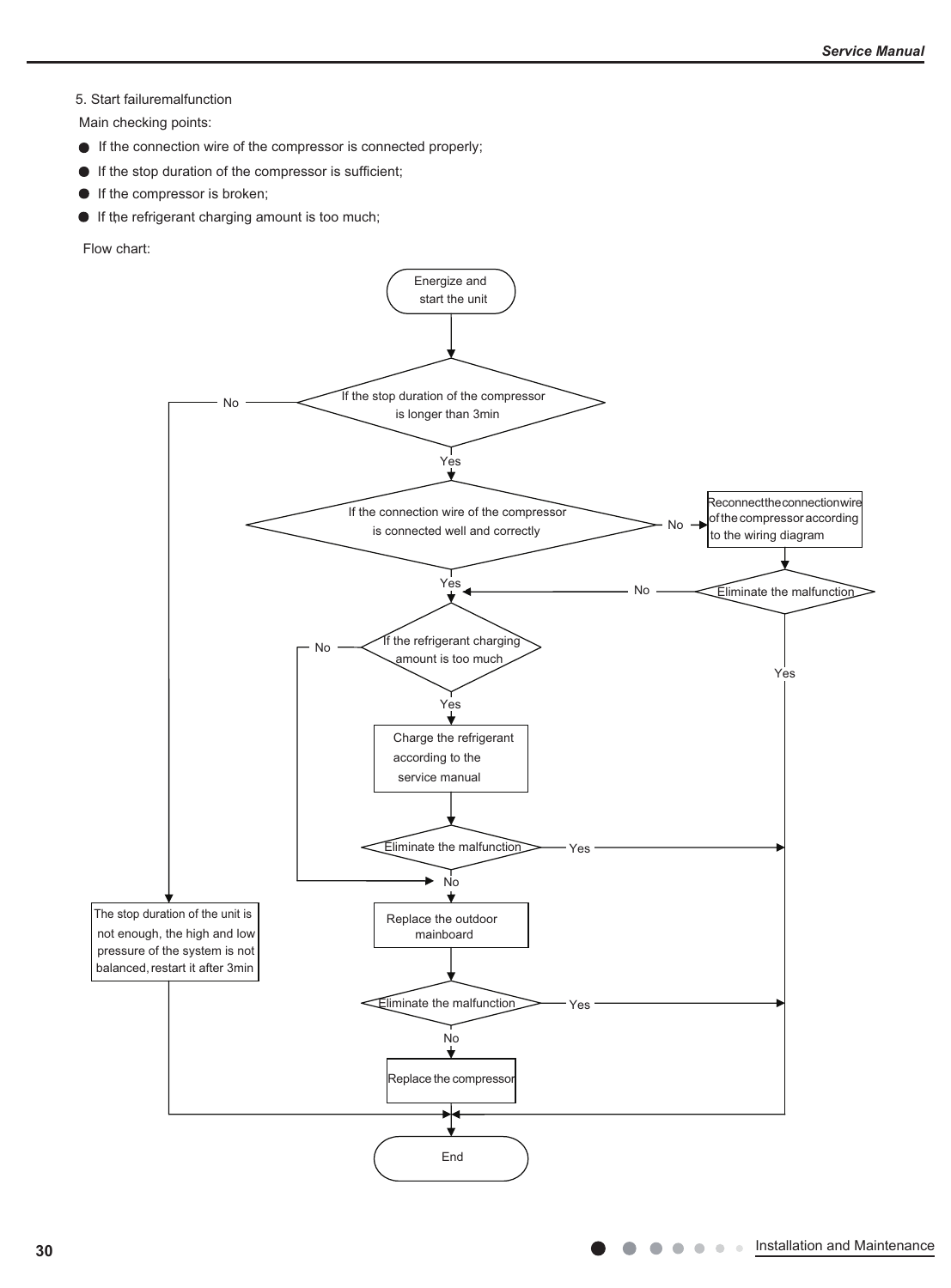6. Temperature sensor malfunction

Main checking points:

- If the temperature sensor is damaged or broken
- If the terminal of the temperature sensor is loosended or not connected;
- **If the mainboard is broken;**

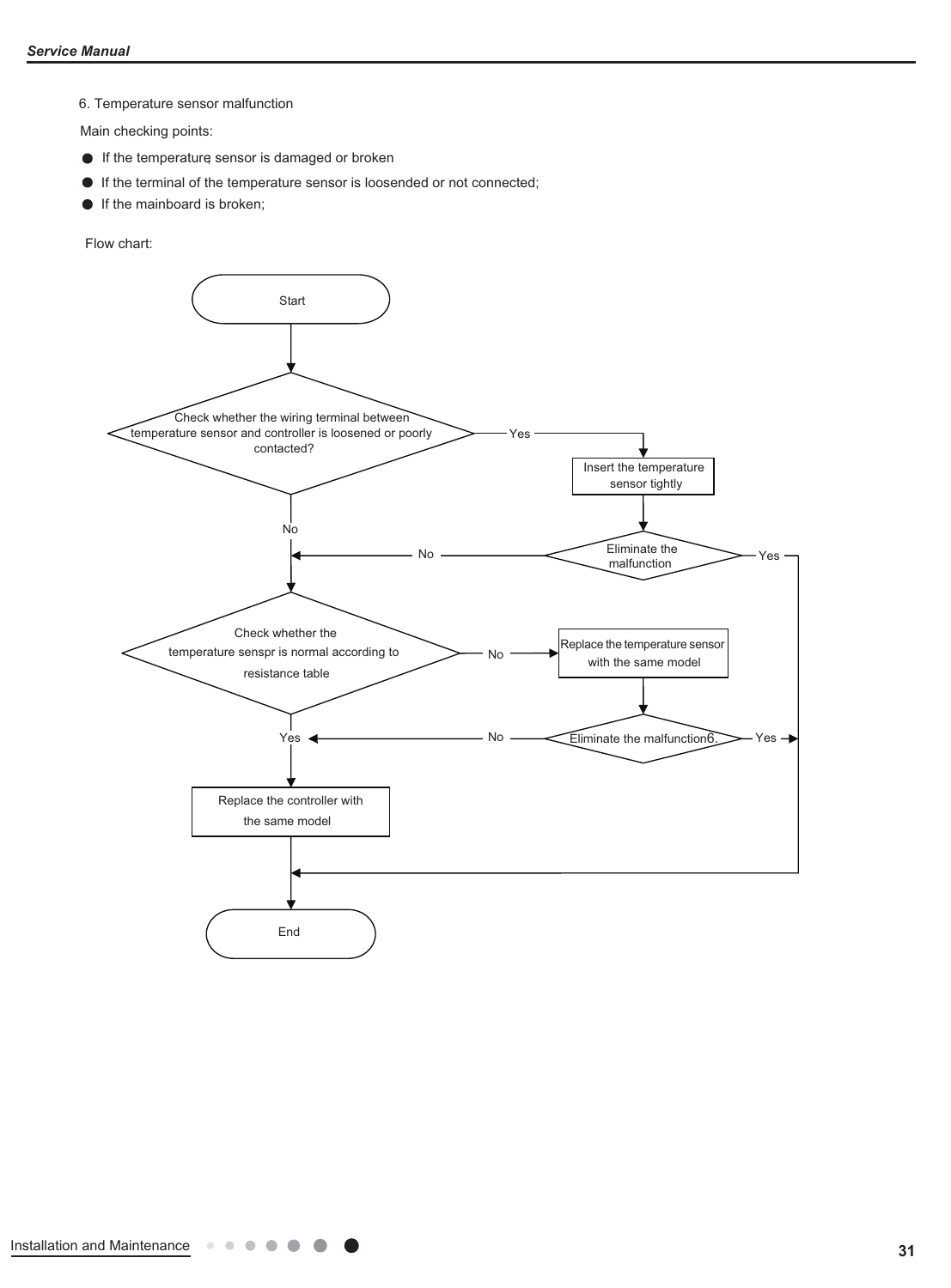7. DC fan malfunction

Main checking points:

- If the outdoor fan is blocked by foreign objects;
- The connection wire of DC fan is connected reliably? If it is loose?

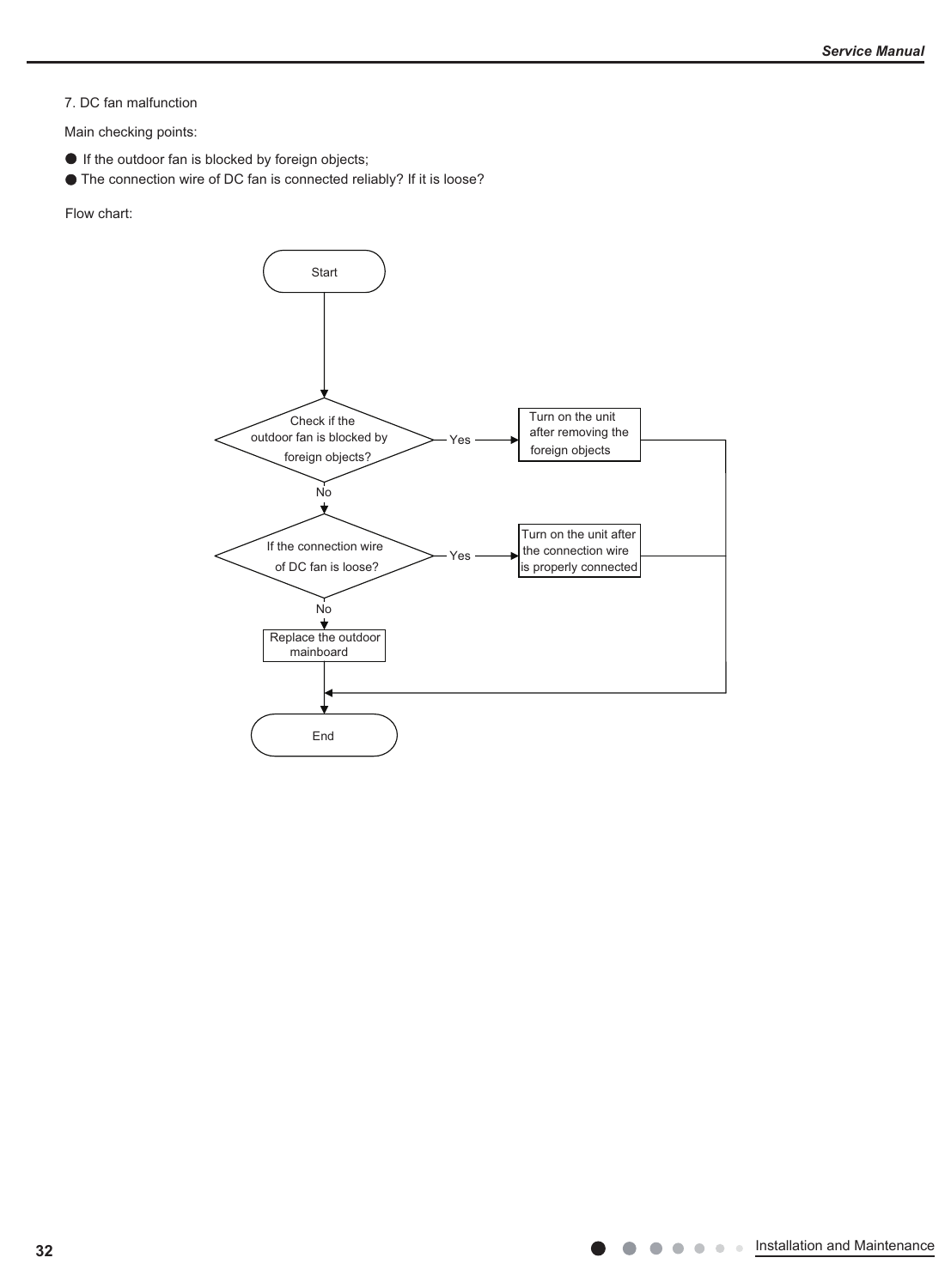8. Communication malfunction

Main checking points:

- If the connection wire between the indoor unit and outdoor unit is connected well, if the wires inside the unit is connected well;
- If the indoor mainboard or outdoor main board is broken;

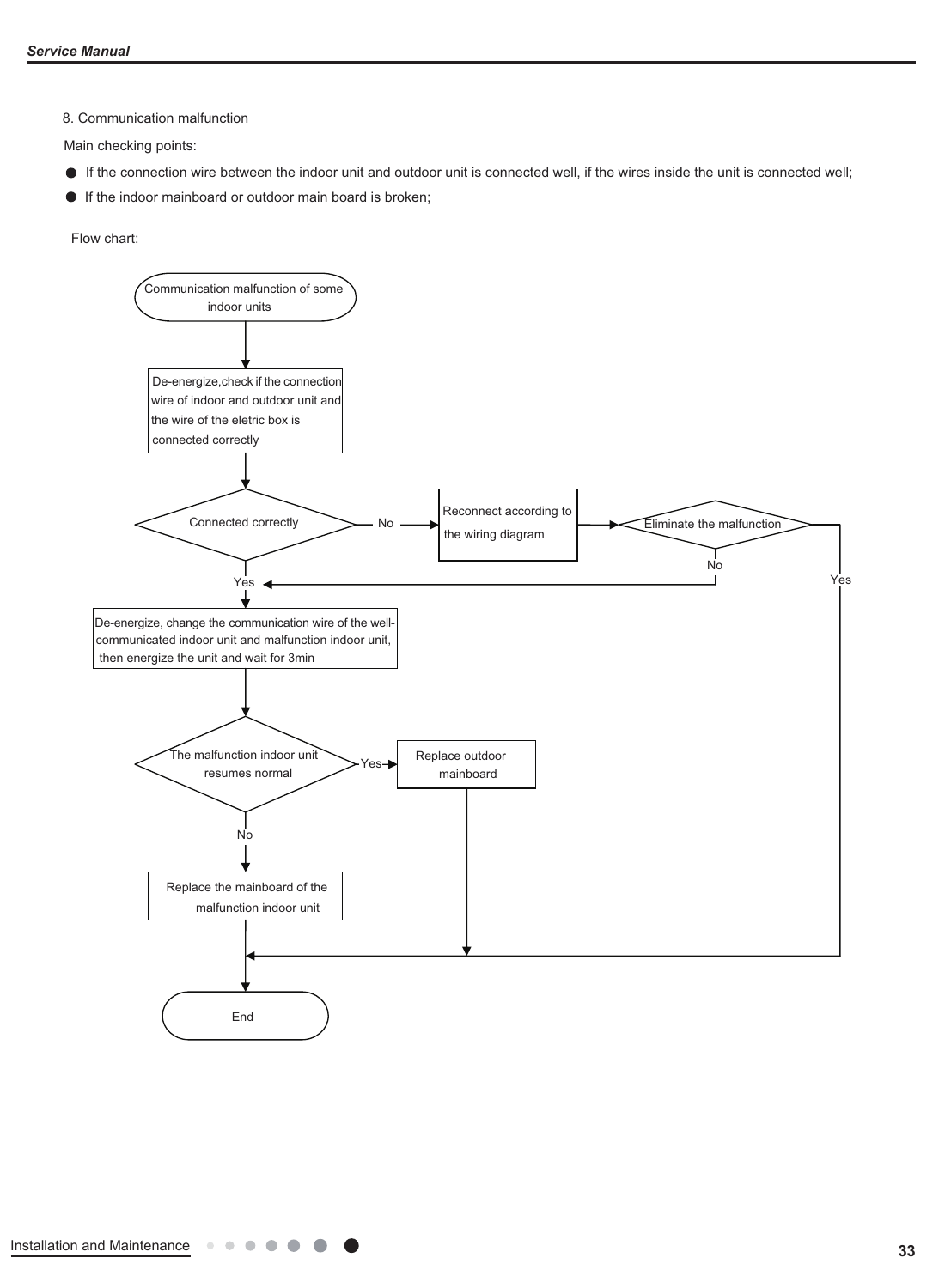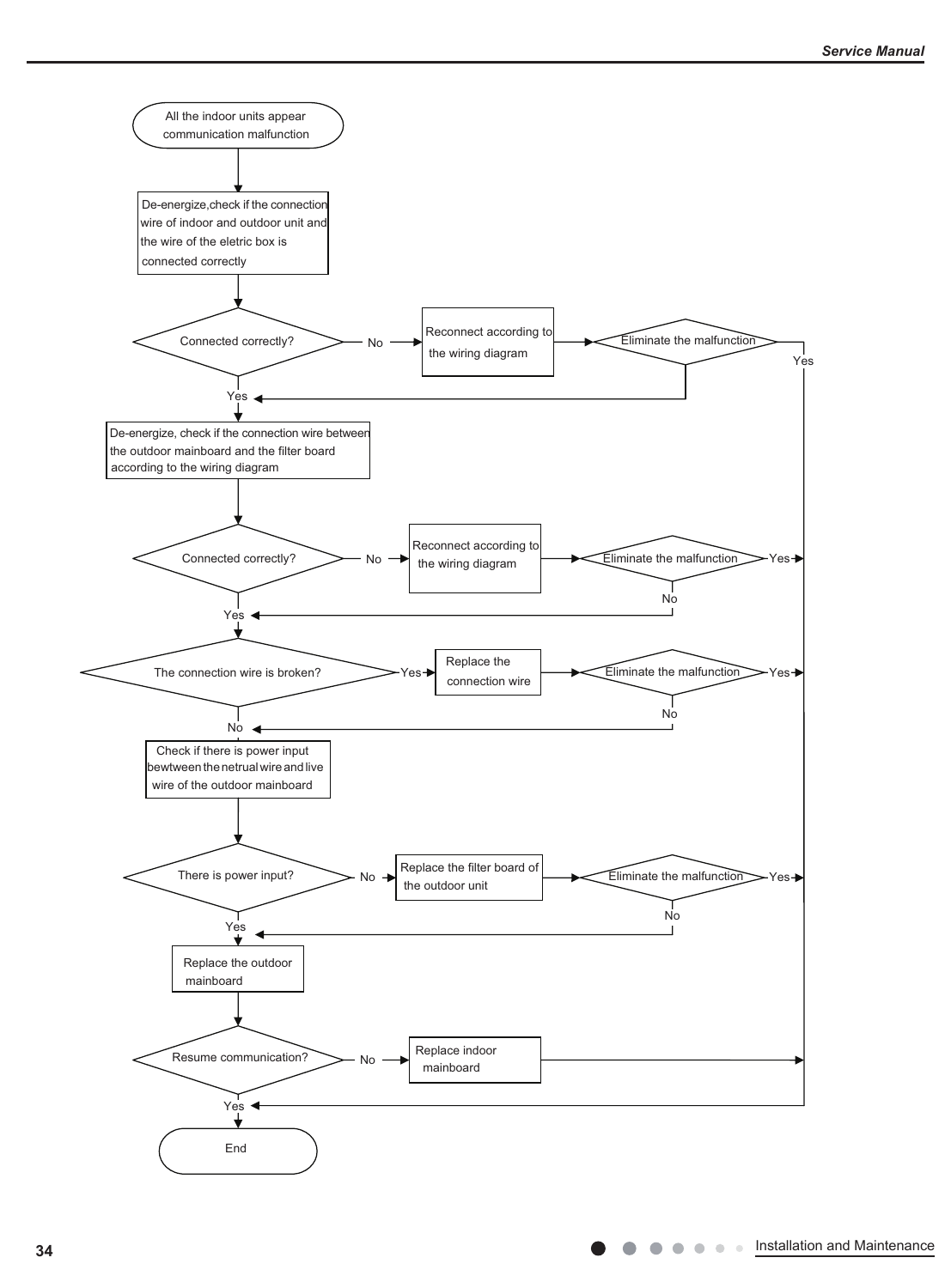9. Anti-high temperatureand overload malfunction

Main checking points:

- If the outdoor ambient temperature is within the normal range;
- If the indoor fan and outdoor fan are running normally;
- If the indoor and outdoor radiation environment is good;

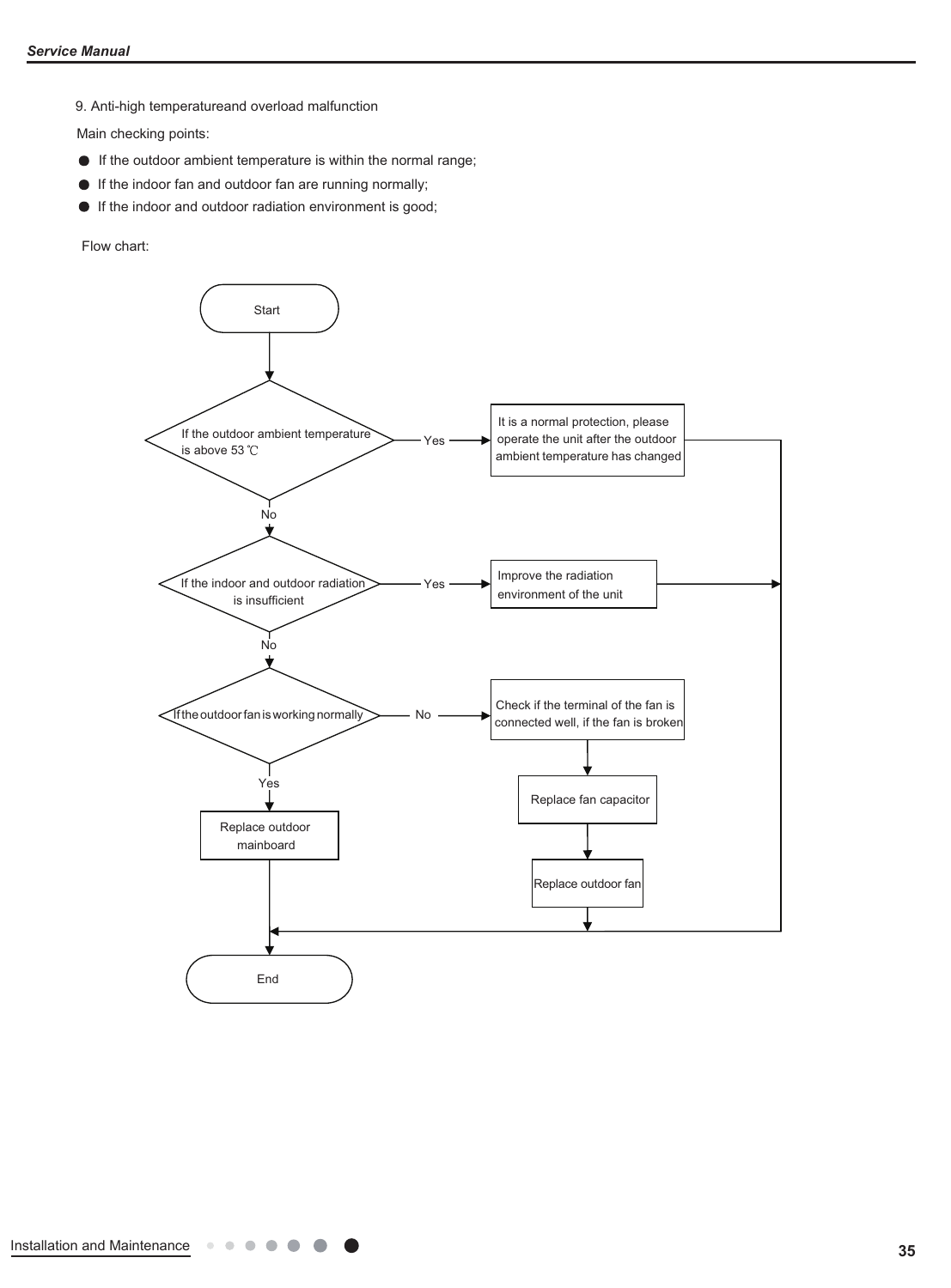# **9.3 Maintenance Method for Normal Malfunction**

### **1. Air Conditioner Can't be Started Up**

| Possible Causes                                                                                                      | Discriminating Method (Air conditioner Status)                                                                            | Troubleshooting                                                                                                                                                                                                                                                    |
|----------------------------------------------------------------------------------------------------------------------|---------------------------------------------------------------------------------------------------------------------------|--------------------------------------------------------------------------------------------------------------------------------------------------------------------------------------------------------------------------------------------------------------------|
| No power supply, or poor<br>connection for power plug                                                                | After energization, operation indicator isn't bright<br>and the buzzer can't give out sound                               | Confirm whether it's due to power failure. If yes,<br>wait for power recovery. If not, check power<br>supply circuit and make sure the power plug is<br>connected well.                                                                                            |
| Wrong wire connection between<br>lindoor unit and outdoor unit.<br>or poor connection for wiring<br><b>terminals</b> | Under normal power supply circumstances,<br>operation indicator isn't bright after energization                           | Check the circuit according to circuit diagram<br>and connect wires correctly. Make sure all<br>wiring terminals are connected firmly                                                                                                                              |
| Electric leakage for air conditioner                                                                                 | After energization, room circuit breaker trips off at<br>lonce                                                            | Make sure the air conditioner is grounded<br>reliablv<br>Make sure wires of air conditioner is connected<br>correctly<br>Check the wiring inside air conditioner. Check<br>whether the insulation layer of power cord is<br>damaged; if yes, place the power cord. |
| Model selection for air switch is<br><b>Improper</b>                                                                 | After energization, air switch trips off                                                                                  | Select proper air switch                                                                                                                                                                                                                                           |
| Malfunction of remote controller                                                                                     | After energization, operation indicator is bright,<br>while no display on remote controller or buttons<br>have no action. | Replace batteries for remote controller<br>Repair or replace remote controller                                                                                                                                                                                     |

#### **2. Poor Cooling (Heating) for Air Conditioner**

| <b>Possible Causes</b>                                                | Discriminating Method (Air conditioner Status)                                                                                                                                                                                                                                                                             | Troubleshooting                                                                              |
|-----------------------------------------------------------------------|----------------------------------------------------------------------------------------------------------------------------------------------------------------------------------------------------------------------------------------------------------------------------------------------------------------------------|----------------------------------------------------------------------------------------------|
| Set temperature is improper                                           | Observe the set temperature on remote controller Adjust the set temperature                                                                                                                                                                                                                                                |                                                                                              |
| Rotation speed of the IDU fan<br>motor is set too low                 | Small wind blow                                                                                                                                                                                                                                                                                                            | Set the fan speed at high or medium                                                          |
| Filter of indoor unit is blocked                                      | Check the filter to see it's blocked                                                                                                                                                                                                                                                                                       | Clean the filter                                                                             |
| Installation position for indoor unit<br>and outdoor unit is improper | Check whether the installation postion is proper<br>according to installation requirement for air<br>lconditioner                                                                                                                                                                                                          | Adjust the installation position, and install the<br>rainproof and sunproof for outdoor unit |
| Refrigerant is leaking                                                | Discharged air temperature during cooling is<br>higher than normal discharged wind temperature;<br>Discharged air temperature during heating is<br>lower than normal discharged wind temperature;<br>Unit's pressure is much lower than regulated<br>range                                                                 | Find out the leakage causes and deal with it.<br>Add refrigerant.                            |
| Malfunction of 4-way valve                                            | Blow cold wind during heating                                                                                                                                                                                                                                                                                              | Replace the 4-way valve                                                                      |
| Malfunction of capillary                                              | Discharged air temperature during cooling is<br>higher than normal discharged wind temperature;<br>Discharged air temperature during heating is<br>lower than normal discharged wind temperature;<br>Unit't pressure is much lower than regulated<br>range. If refrigerant isn't leaking, part of capillary<br>lis blocked | Replace the capillary                                                                        |
| Flow volume of valve is<br>linsufficient                              | The pressure of valves is much lower than that<br>stated in the specification                                                                                                                                                                                                                                              | Open the valve completely                                                                    |
| Malfunction of horizontal louver                                      | Horizontal louver can't swing                                                                                                                                                                                                                                                                                              | Refer to point 3 of maintenance method for<br>ldetails                                       |
| Malfunction of the IDU fan motor The IDU fan motor can't operate      |                                                                                                                                                                                                                                                                                                                            | Refer to troubleshooting for H6 for maintenance<br>lmethod in details                        |
| Malfunction of the ODU fan motor The ODU fan motor can't operate      |                                                                                                                                                                                                                                                                                                                            | Refer to point 4 of maintenance method for<br>details                                        |
| Malfunction of compressor                                             | Compressor can't operate                                                                                                                                                                                                                                                                                                   | Refer to point 5 of maintenance method for<br>details                                        |

### **3. Horizontal Louver Can't Swing**

| Possible Causes                              | Discriminating Method (Air conditioner Status)                  | Troubleshooting                                                                                        |
|----------------------------------------------|-----------------------------------------------------------------|--------------------------------------------------------------------------------------------------------|
| Wrong wire connection, or poor<br>connection | Check the wiring status according to circuit<br>diagram         | Connect wires according to wiring diagram to<br>make sure all wiring terminals are connected<br>firmly |
| Stepping motor is damaged                    | Stepping motor can't operate                                    | Repair or replace stepping motor                                                                       |
| Main board is damaged                        | Others are all normal, while horizontal louver<br>can't operate | Replace the main board with the same model                                                             |